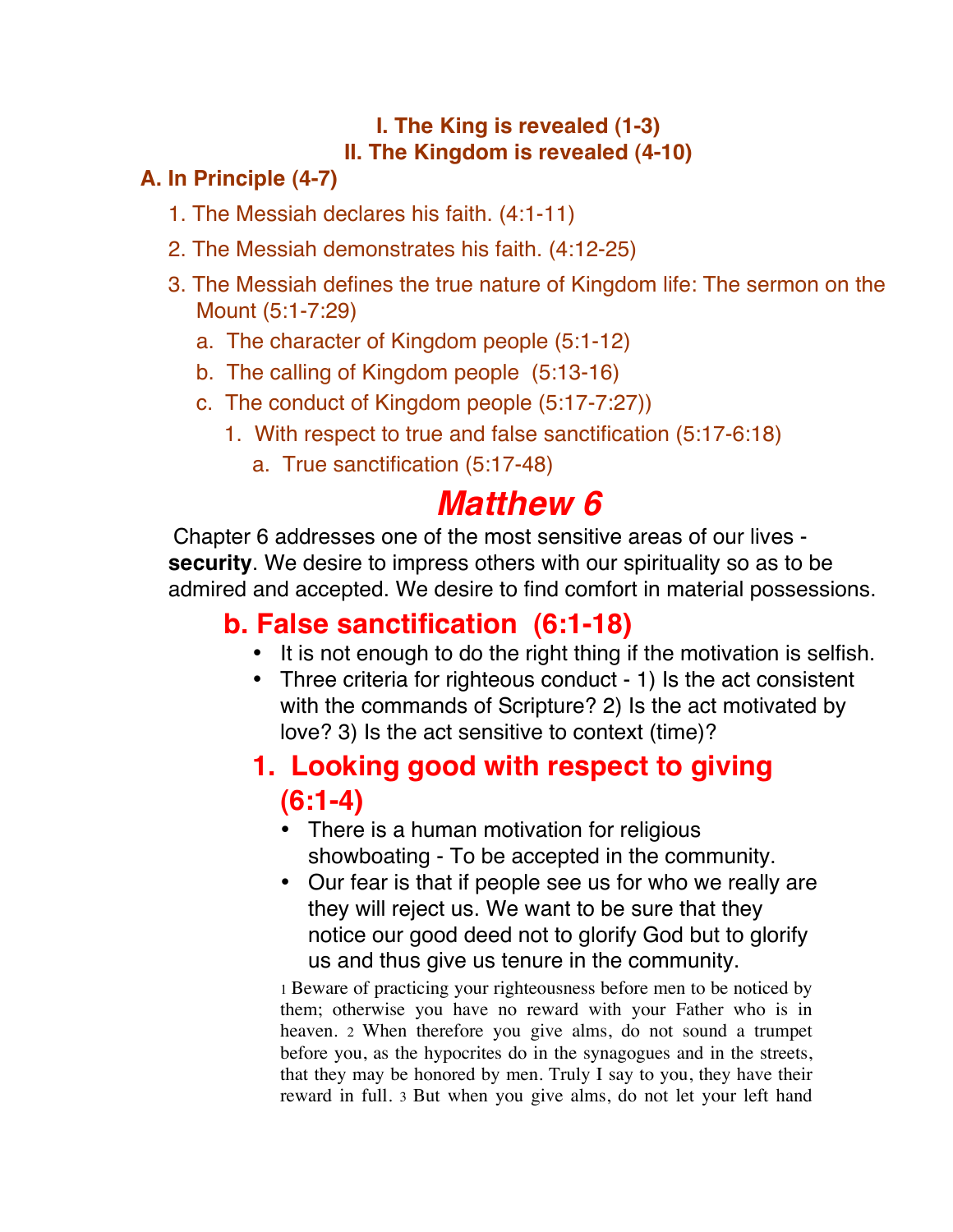know what your right hand is doing 4 that your alms may be in secret; and your Father who sees in secret will repay you.

# **2. Looking good with respect to praying (6:5-15)**

- The lessons we can learn about prayer in this text are 1) Be careful that public prayers are really to God not to the community. 2) God is not hard of hearing. 3)
- The Lord's prayer is really the disciples prayer and is a balance between spiritual and material concerns. It is best understood under the Old Covenant. Our forgiveness of others is the standard for our forgiveness by God. This is Old Covenant theology and it is why many evangelicals do not use the prayer in public services. **Eph.4:32**

5 And when you pray, you are not to be as the hypocrites; for they love to stand and pray in the synagogues and on the street corners, in order to be seen by men. Truly I say to you, they have their reward in full. 6 But you, when you pray, go into your inner room, and when you have shut your door, pray to your Father who is in secret, and your Father who sees in secret will repay you. 7 And when you are praying, do not use meaningless repetition, as the Gentiles do, for they suppose that they will be heard for their many words. 8 Therefore do not be like them; for your Father knows what you need, before you ask Him. 9 Pray, then, in this way: 'Our Father who art in heaven, Hallowed be Thy name. 10 Thy kingdom come. Thy will be done, On earth as it is in heaven. 11 Give us this day our daily bread.12 And forgive us our debts, as we also have forgiven our debtors. 13 And do not lead us into temptation, but deliver us from evil. For Thine is the kingdom, and the power, and the glory, forever. Amen.' 14 For if you forgive men for their transgressions, your heavenly Father will also forgive you. 15 But if you do not forgive men, then your Father will not forgive your transgressions.

#### **3. Looking good with respect to fasting (6:16-18)**

When we suffer as a result of our religious discipline we want others to notice so we will get our due credit.

16 And whenever you fast, do not put on a gloomy face as the hypocrites  ${do}$ , for they neglect their appearance in order to be seen fasting by men. Truly I say to you, they have their reward in full. 17 But you, when you fast, anoint your head, and wash your face 18 so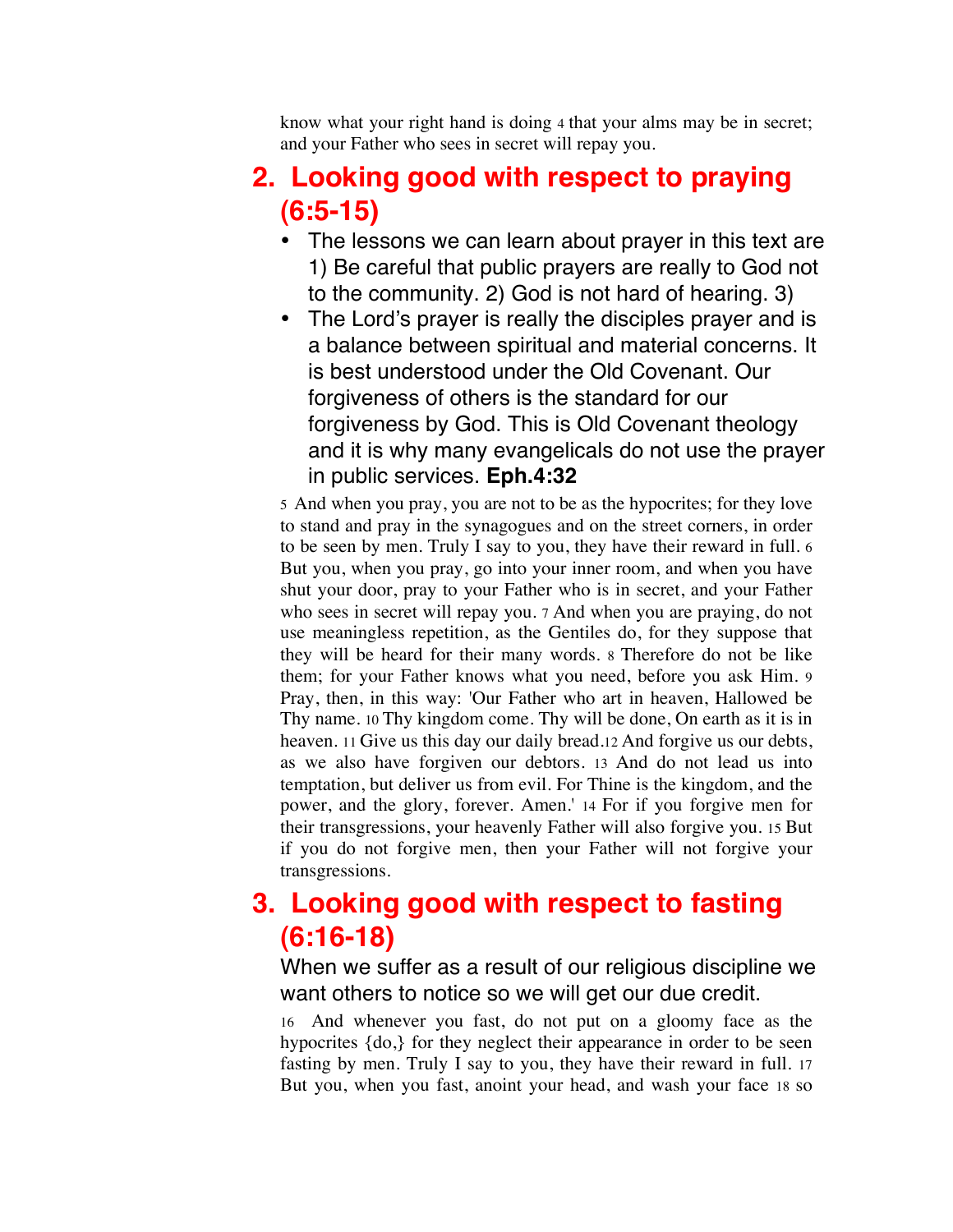that you may not be seen fasting by men, but by your Father who is in secret; and your Father who sees in secret will repay you.

#### **2. With respect to true and false security (6:19-34)**

- Jesus had more to say about material possessions than about heaven and hell combined. He was less concerned with what money could do for those in need of material help than what it did to those who found their soul's security in it.
- His emphasis was clearly nonmaterial. This challenges a Marxist view which reduces all ethics to redistribution of material wealth.

#### **a. "you can't serve two masters" (6:19-24)**

- We can't have it both ways. This is one of the great temptations of the world. The suggestion is that the saving of material goods for our security can be inconsistent with Kingdom faith.
- How we see things will determine how we respond to them.

19 Do not lay up for yourselves treasures upon earth, where moth and rust destroy, and where thieves break in and steal. 20 But lay up for yourselves treasures in heaven, where neither moth nor rust destroys, and where thieves do not break in or steal; 21 for where your treasure is, there will your heart be also. 22 The lamp of the body is the eye; if therefore your eye is clear, your whole body will be full of light. 23 But if your eye is bad, your whole body will be full of darkness. If therefore the light that is in you is darkness, how great is the darkness! 24 No one can serve two masters; for either he will hate the one and love the other, or he will hold to one and despise the other. You cannot serve God and mammon.

# **b. "your Father knows your needs" (6:25-32)**

- Anxiety is inconsistent with faith. The object lessons from nature are powerful in that they suggest active involvement without anxiety. Birds work hard but do not worry.
- The essence of a secular attitude is to define reality and make decisions as if God is not there or can not be trusted. It also can be understood as focusing our hope on the material and temporal at the expense of the spiritual and eternal.

25 For this reason I say to you, do not be anxious for your life, {as to} what you shall eat, or what you shall drink; nor for your body, {as to}